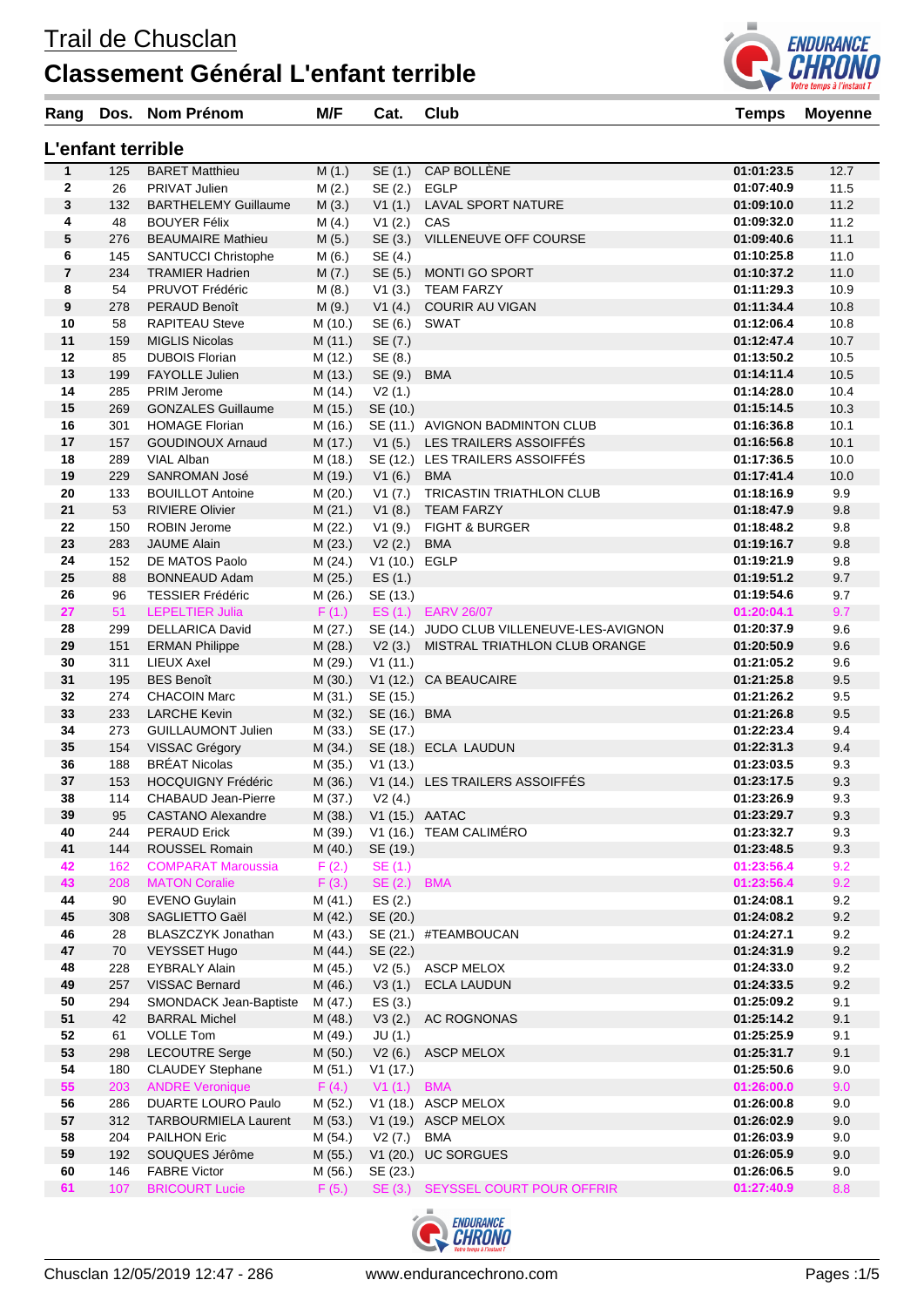## Trail de Chusclan **Classement Général L'enfant terrible**



| Rang | Dos. | <b>Nom Prénom</b>               | M/F      | Cat.             | Club                                                       | <b>Temps</b> | <b>Moyenne</b> |
|------|------|---------------------------------|----------|------------------|------------------------------------------------------------|--------------|----------------|
| 62   | 275  | <b>VACON Nans</b>               | M (57.)  | JU(2.)           |                                                            | 01:27:48.3   | 8.8            |
| 63   | 248  | <b>MOUDENC Alain</b>            | M (58.)  | V2(8.)           |                                                            | 01:28:06.1   | 8.8            |
| 64   | 120  | <b>MONTOYA Emmanuel</b>         | M (59.)  |                  | V1 (21.) NIMES MARATHON                                    | 01:28:07.0   | 8.8            |
| 65   | 156  | <b>BARATE Cedric</b>            | M (60.)  |                  | V1 (22.) LES BISONS                                        | 01:28:08.9   | 8.8            |
| 66   | 66   | <b>GEOFFROY Florent</b>         | M (61.)  | SE (24.)         |                                                            | 01:28:13.9   | 8.8            |
| 67   | 252  | PARADIS VIOLLET Ludmilla F (6.) |          | SE (4.) AATAC    |                                                            | 01:28:14.7   | 8.8            |
| 68   | 44   | <b>NICAISE Anne Sophie</b>      | F(7.)    | V1(2.)           | <b>ASCP MELOX</b>                                          | 01:28:18.1   | 8.8            |
| 69   | 271  | <b>THIERRY Michel</b>           | M (62.)  |                  | V1 (23.) ASCP MELOX                                        | 01:28:20.9   | 8.8            |
| 70   | 109  | <b>TURCO Mary</b>               | F(8.)    | SE (5.)          |                                                            | 01:28:30.6   | 8.8            |
| 71   | 261  | <b>PARADIS Lionel</b>           | M (63.)  | V2(9.)           | UZÈS ATHLÉTISME                                            | 01:28:33.1   | 8.8            |
| 72   | 236  | <b>MARTINEZ Muriel</b>          | F(9.)    | V2(1.)           |                                                            | 01:28:36.2   | 8.8            |
| 73   | 290  | <b>CARTIER Marc</b>             | M(64.)   | V1(24.)          |                                                            | 01:29:24.0   | 8.7            |
| 74   | 104  | FEJA Julien                     | M (65.)  | SE (25.)         |                                                            | 01:29:35.1   | 8.7            |
| 75   | 214  | <b>TERRASSON Bernard</b>        | M(66.)   | V3(3.)           | <b>BMA</b>                                                 | 01:29:37.4   | 8.7            |
| 76   | 158  | <b>FAUQUE Delphine</b>          | F(10.)   | SE(6.)           | <b>VILLENEUVE OFF COURSE</b>                               | 01:29:39.3   | 8.7            |
| 77   | 216  | <b>GRANGEMARD Philippe</b>      | M (67.)  | V1(25.)          | <b>BMA</b>                                                 | 01:29:45.0   | 8.6            |
| 78   | 220  | DE GASQUET Olivier              | M (68.)  | V2 (10.) BMA     |                                                            | 01:29:50.2   | 8.6            |
| 79   | 155  | LEMARIÉ Frédéric                | M (69.)  | V1(26.)          |                                                            | 01:29:50.5   | 8.6            |
| 80   | 238  | <b>BAUME Rémi</b>               | M (70.)  |                  | V1 (27.) VILLENEUVE OFF COURSE                             | 01:29:51.3   | 8.6            |
| 81   | 43   | <b>GAUFFRES Didier</b>          | M(71.)   |                  | V2 (11.) ASCP MELOX                                        | 01:29:56.3   | 8.6            |
| 82   | 231  | <b>TATANGELO Roger</b>          | M (72.)  | V2 (12.) BMA     |                                                            | 01:29:56.3   | 8.6            |
| 83   | 178  | <b>GARNAUD Sylvain</b>          | M (73.)  | V3(4.)           |                                                            | 01:29:57.5   | 8.6            |
| 84   | 209  | <b>MOULINIER Celine</b>         | F(11.)   | SE (7.)          | <b>BMA</b>                                                 | 01:30:10.0   | 8.6            |
| 85   | 267  | <b>BERNARD Christophe</b>       | M (74.)  | V1(28.)          |                                                            | 01:30:11.4   | 8.6            |
| 86   | 76   | <b>AJASSE Eric</b>              | M (75.)  |                  | SE (26.) TEAM PLANIOL                                      | 01:30:14.7   | 8.6            |
| 87   | 173  | <b>COUTAS Nathalie</b>          | F(12.)   | V1(3.)           | <b>CAP BOLLÈNE</b>                                         | 01:30:21.0   | 8.6            |
| 88   | 227  | <b>EYBRALY Martine</b>          | F(13.)   | V2(2.)           | <b>ASCP MELOX</b>                                          | 01:30:37.8   | 8.6            |
| 89   | 194  | <b>BES Stephanie</b>            | F(14.)   | V1(4.)           | <b>CA BEAUCAIRE</b>                                        | 01:31:17.7   | 8.5            |
| 90   | 239  | <b>LOPEZ Pascal</b>             | M (76.)  | V2(13.)          |                                                            | 01:31:20.8   | 8.5            |
| 91   | 185  | <b>ROSELLINI Benoit</b>         | M (77.)  | V1(29.)          |                                                            | 01:31:32.7   | 8.5            |
| 92   | 212  | <b>PHELUT Valerie</b>           | F(15.)   | V1(5.)           | <b>BMA</b>                                                 | 01:31:36.8   | 8.5            |
| 93   | 124  | <b>REYNAUD Christian</b>        | M (78.)  |                  | V1 (30.) ECLA LAUDUN                                       | 01:32:31.2   | 8.4            |
| 94   | 176  | <b>DANDACHE Elise</b>           | F(16.)   | SE(8.)           |                                                            | 01:32:34.5   | 8.4            |
| 95   | 256  | <b>BARON Philippe</b>           | M (79.)  |                  | V1 (31.) VILLENEUVE OFF COURSE                             | 01:33:10.6   | 8.3            |
| 96   | 232  | <b>PONS Chantal</b>             | F(17.)   |                  | <b>BMA</b>                                                 | 01:33:26.0   | 8.3            |
| 97   | 49   | <b>BONNET Christian</b>         | M (80.)  | V2(3.)<br>V3(5.) |                                                            | 01:33:31.4   | 8.3            |
| 98   | 41   | <b>HERAUT Sébastien</b>         | M (81.)  | V1(32.)          |                                                            | 01:33:35.9   | 8.3            |
| 99   | 170  | <b>FAIVRE Manon</b>             | F(18.)   | SE (9.)          |                                                            | 01:33:43.4   | 8.3            |
| 100  | 169  | <b>FAIVRE Nicolas</b>           | M (82.)  | V2(14.)          |                                                            | 01:33:43.6   | 8.3            |
| 101  | 183  | <b>TEVAR Maria-Christina</b>    | F(19.)   | V2(4.)           |                                                            | 01:33:43.8   | 8.3            |
| 102  | 175  | <b>JOURDAN Fabrice</b>          | M (83.)  |                  | V2 (15.) ALÈS CÉVENNES ATHLÉTISME AGGLOMÉRATION 01:33:44.6 |              | 8.3            |
| 103  | 196  | <b>SCHICKEL François</b>        | M (84.)  |                  | V1 (33.) MISTRAL TRIATHLON CLUB ORANGE                     | 01:34:13.8   | 8.2            |
| 104  | 65   | DA SILVA Carlos                 | M (85.)  | V2(16.)          |                                                            | 01:34:16.6   | $8.2\,$        |
| 105  | 197  | PAVOT Michel                    | M (86.)  | V2 (17.) BMA     |                                                            | 01:34:27.3   | 8.2            |
| 106  | 258  | <b>CHAUTARD Geneviève</b>       | F(20.)   | V3(1.)           | <b>TARASCON ATHLETISME</b>                                 | 01:34:28.4   | 8.2            |
| 107  | 59   | <b>MARIN Sebastien</b>          | M (87.)  | V1(34.)          |                                                            | 01:34:36.8   | $8.2\,$        |
| 108  | 249  | <b>MOUDENC Maxime</b>           | M (88.)  | SE (27.)         |                                                            | 01:34:52.5   | 8.2            |
| 109  | 166  | MASCLEF Serge                   | M (89.)  | V1 (35.) AC2A    |                                                            | 01:35:13.7   | 8.1            |
| 110  | 270  | DE PRYCK Thomas                 | M (90.)  | SE (28.)         |                                                            | 01:35:49.1   | 8.1            |
| 111  | 215  | <b>BULTEL Luc</b>               | M (91.)  | V3(6.)           | <b>BMA</b>                                                 | 01:35:53.0   | 8.1            |
| 112  | 246  | AIDOUD Karim                    | M (92.)  |                  | SE (29.) CA SPIRIPONTAIN                                   | 01:36:05.6   | 8.1            |
| 113  | 245  | <b>FRERY Aline</b>              | F(21.)   |                  | SE (10.) CA SPIRIPONTAIN                                   | 01:36:05.9   | 8.1            |
| 114  | 64   | SOUESME Benoît                  | M (93.)  | V1(36.)          | TRICASTIN TRIATHLON CLUB                                   | 01:36:08.6   | 8.1            |
| 115  | 87   | <b>ALLARD Gregory</b>           | M (94.)  | SE (30.)         |                                                            | 01:36:08.6   | 8.1            |
| 116  | 119  | <b>BOUTET Isabelle</b>          | F(22.)   | V2(5.)           | CAS (CLUB D'ATHLÉTISME SPIRIPONTAIN)                       | 01:36:32.9   | 8.0            |
| 117  | 86   | <b>FRACH Gwennaelle</b>         | F(23.)   | SE (11.)         |                                                            | 01:37:38.2   | 7.9            |
| 118  | 280  | <b>CLARIS Philippe</b>          | M (95.)  | V2(18.)          |                                                            | 01:38:32.1   | 7.9            |
| 119  | 13   | PERRET Hélène                   | F(24.)   | V2(6.)           | <b>BMA</b>                                                 | 01:38:34.4   | 7.9            |
| 120  | 295  | SAUT Jean-Michel                | M (96.)  | V2(19.)          |                                                            | 01:38:35.3   | 7.9            |
| 121  | 291  | <b>CASTAN Joel</b>              | M (97.)  |                  | V2 (20.) CAVE PAZAC MEYNES                                 | 01:38:36.6   | 7.9            |
| 122  | 303  | <b>BIANCONI Frédéric</b>        | M (98.)  |                  | V2 (21.) LES GAMBETTES DE C                                | 01:38:51.1   | 7.8            |
| 123  | 302  | <b>DEVILLE Stephan</b>          | M (99.)  | V1(37.)          |                                                            | 01:38:52.5   | $7.8\,$        |
| 124  | 263  | <b>FIORE Gérard</b>             | M (100.) | V1 (38.) SCAC    |                                                            | 01:39:05.8   | 7.8            |
|      |      |                                 |          |                  |                                                            |              |                |

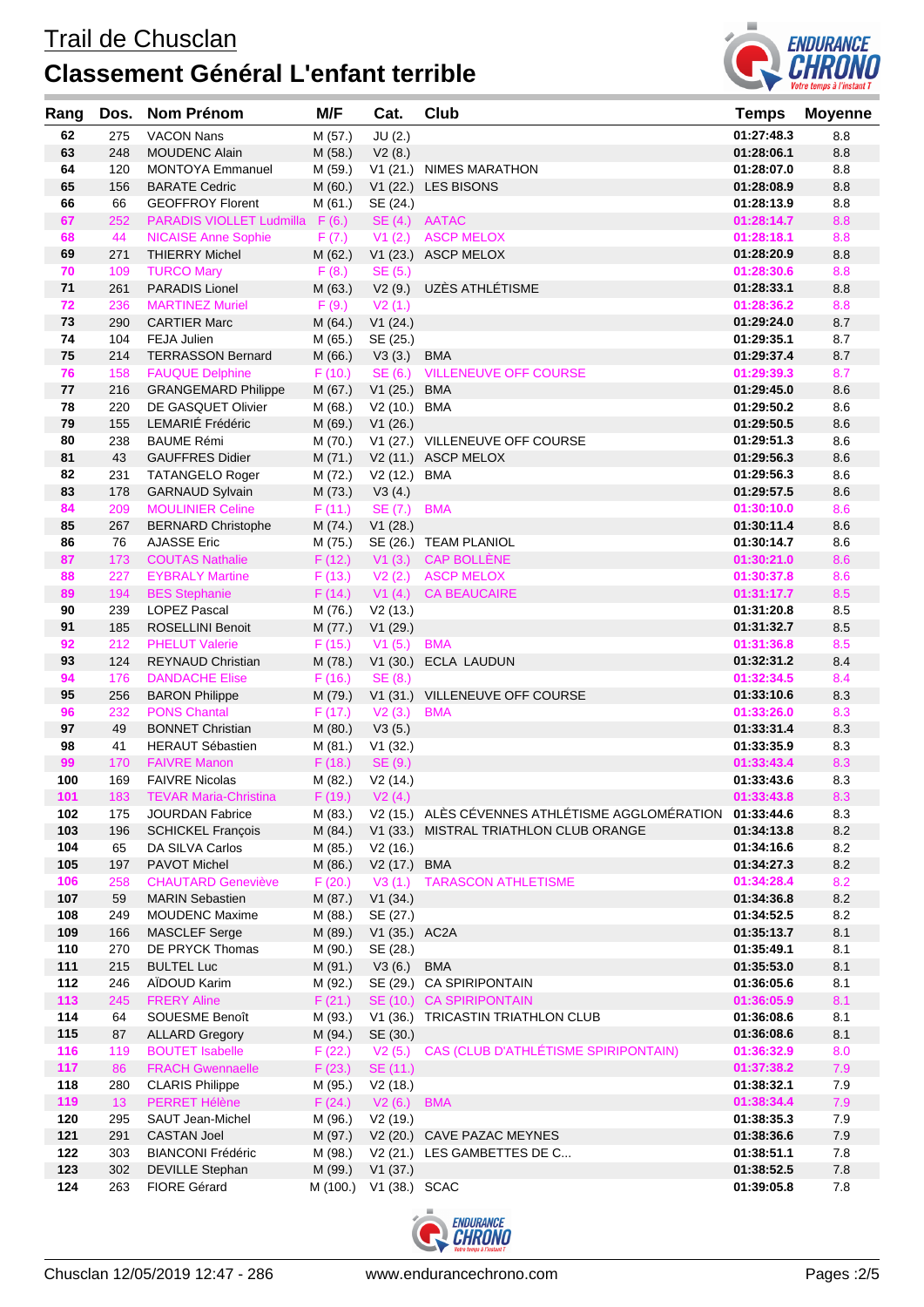

| Rang       | Dos.           | <b>Nom Prénom</b>                            | M/F                | Cat.                             | <b>Club</b>                                   | <b>Temps</b>             | <b>Moyenne</b> |
|------------|----------------|----------------------------------------------|--------------------|----------------------------------|-----------------------------------------------|--------------------------|----------------|
| 125        | 117            | <b>BACLET Michaël</b>                        | M (101.)           | V1(39.)                          |                                               | 01:39:20.0               | 7.8            |
| 126        | 47             | DOUGNY Florian                               | M (102.)           | SE (31.)                         |                                               | 01:39:34.2               | 7.8            |
| 127        | 251            | DALVERNY Sylvain                             | M (103.)           |                                  | V1 (40.) COURIR EN UZEGE                      | 01:40:01.1               | 7.7            |
| 128        | 207            | <b>TRIAL Luc</b>                             | M (104.)           | V1 (41.) BMA                     |                                               | 01:40:01.2               | 7.7            |
| 129        | 23             | <b>BONTEMPS Christophe</b>                   | M (105.)           |                                  | V2 (22.) EVREUX ATHLETIC CLUB                 | 01:40:48.9               | 7.7            |
| 130        | 32             | <b>BOULANGER Jean</b>                        | M (106.)           |                                  | V1 (42.) EAC ATHLETISME                       | 01:40:49.0               | 7.7            |
| 131        | 30             | <b>BRÉGEON Frédéric</b>                      | M (107.)           | V2(23.)                          |                                               | 01:40:49.1               | 7.7            |
| 132        | 136            | <b>CUMIN Stephane</b>                        | M (108.)           |                                  | SE (32.) LA FOULÉE MEYNOISE                   | 01:40:49.2               | 7.7            |
| 133        | 264            | <b>VALMALLE Robert</b>                       | M (109.) V4 (1.)   |                                  |                                               | 01:40:50.3               | $7.7\,$        |
| 134        | 266            | <b>ROUBY Denis</b>                           | M (110.) V2 (24.)  |                                  |                                               | 01:41:05.8               | 7.7            |
| 135        | 165            | <b>REVEL Javotte</b>                         | F(25.)             | V1 (6.) AATAC                    |                                               | 01:41:07.3               | 7.7            |
| 136<br>137 | 182<br>240     | <b>CORRIN Julien</b>                         | M (111.) SE (33.)  |                                  |                                               | 01:41:11.8<br>01:41:13.2 | 7.7<br>7.7     |
| 138        | 171            | <b>LOPEZ Solene</b><br>SEU Gino              | F(26.)<br>M (112.) | ES(2.)<br>V1 (43.)               |                                               | 01:41:19.9               | 7.6            |
| 139        | 172            | <b>SEU Christelle</b>                        | $F(27.)$ V1 $(7.)$ |                                  |                                               | 01:41:20.9               | 7.6            |
| 140        | 103            | AILLOUD Remy                                 | M (113.)           | SE (34.)                         |                                               | 01:41:23.8               | 7.6            |
| 141        | 282            | PONTAUD Dominique                            | M (114.) SE (35.)  |                                  |                                               | 01:41:30.0               | 7.6            |
| 142        | 281            | PONTAUD Serge                                | M (115.)           | V1(44.)                          |                                               | 01:41:30.9               | 7.6            |
| 143        | 99             | PETIT Régis                                  |                    |                                  | M (116.) V1 (45.) BIKER30100@GMAIL.COM        | 01:41:32.0               | 7.6            |
| 144        | 181            | <b>MONTET Nicolas</b>                        |                    |                                  | M (117.) SE (36.) CAP BOLLÈNE                 | 01:41:32.9               | 7.6            |
| 145        | 111            | <b>ROUSSET Gerald</b>                        | M (118.) V2 (25.)  |                                  |                                               | 01:41:33.7               | 7.6            |
| 146        | 63             | DJOUDI Idir                                  | M (119.)           | V1(46.)                          |                                               | 01:41:35.5               | 7.6            |
| 147        | 62             | <b>GAS Florence</b>                          | F(28.)             | V1(8.)                           |                                               | 01:41:35.8               | 7.6            |
| 148        | $\overline{7}$ | <b>RIEU Melanie</b>                          | F(29.)             |                                  | SE (12.) FRONTALES ET BOUSSOLES               | 01:41:39.3               | 7.6            |
| 149        | 307            | <b>FABREGOUT Richard</b>                     | M (120.)           | V2(26.)                          |                                               | 01:41:43.4               | 7.6            |
| 150        | 306            | <b>RESMOND Luc</b>                           | M (121.)           | V3(7.)                           |                                               | 01:41:44.1               | 7.6            |
| 151        | 219            | <b>CONFORT Michel</b>                        | M (122.)           | V3(8.)                           | <b>BMA</b>                                    | 01:41:44.7               | 7.6            |
| 152        | 211            | <b>GERKE Alain</b>                           | M (123.)           | V2 (27.) BMA                     |                                               | 01:41:50.4               | 7.6            |
| 153        | 284            | <b>JAUME Sandrine</b>                        | F(30.)             | V2(7.)                           | <b>BMA</b>                                    | 01:41:53.8               | 7.6            |
| 154        | 193            | <b>VINCENT Patrick</b>                       | M (124.)           | V1(47.)                          |                                               | 01:41:59.4               | 7.6            |
| 155        | 15             | FOUCHER Jean-Philippe                        | M (125.) SE (37.)  |                                  |                                               | 01:42:15.5               | 7.6            |
| 156        | 198            | <b>DUTRIAUX Fabrice</b>                      |                    | M (126.) V2 (28.) BMA            |                                               | 01:42:36.2               | 7.6            |
| 157<br>158 | 108<br>300     | <b>ARSIC Biliana</b><br><b>COULIER Raoux</b> | F(31.)             | V1(9.)<br>M (127.) V2 (29.) ASVA | <b>COURIR A ST VICTOR</b>                     | 01:42:47.7<br>01:42:50.6 | 7.5<br>7.5     |
| 159        | 161            | <b>CHERINO Franck</b>                        | M (128.)           | SE (38.)                         |                                               | 01:43:05.8               | 7.5            |
| 160        | 122            | <b>DUNAIME Sophie</b>                        | F(32.)             |                                  | V1 (10.) GAMBADE ROCHEFORTAISE                | 01:43:09.7               | 7.5            |
| 161        | 106            | <b>GIROIRE Franck</b>                        | M (129.)           |                                  | V1 (48.) TEAM GIGI                            | 01:43:11.8               | $7.5$          |
| 162        | 167            | <b>BRUNEL-JEGOU Marie</b>                    | F(33.)             | V1(11.)                          |                                               | 01:43:42.1               | 7.5            |
| 163        | 148            | <b>HERAUD Vanessa</b>                        | F(34.)             | V1(12.)                          |                                               | 01:43:42.3               | 7.5            |
| 164        | 259            | POBEL Lilian                                 | M (130.)           | JU(3.)                           |                                               | 01:43:51.3               | 7.5            |
| 165        | 164            | <b>REVEL Cédric</b>                          | M (131.)           |                                  | V1 (49.) ALES TRIATHLON                       | 01:44:08.5               | 7.4            |
| 166        | 20             | <b>OUVRIER Marie Anne</b>                    | F(35.)             | V1(13.)                          |                                               | 01:44:15.2               | 7.4            |
| 167        | 237            | <b>SAMOLADOPOULOS</b>                        | M (132.)           | V3(9.)                           |                                               | 01:44:15.6               | $7.4$          |
| 168        | 297            | <b>DALENC Marie-Pierre</b>                   | F(36.)             | V1(14.)                          |                                               | 01:44:18.4               | 7.4            |
| 169        | 296            | <b>LECOUTRE Regine</b>                       | F(37.)             |                                  | V1 (15.) ASCP MELOX                           | 01:44:18.4               | 7.4            |
| 170        | 121            | GROS-BALTHAZARD                              | M (133.)           | SE (39.)                         |                                               | 01:44:27.1               | 7.4            |
| 171        | 118            | LLORET Jean-Christophe                       | M (134.)           |                                  | V3 (10.) CAS (CLUB D'ATHLÉTISME SPIRIPONTAIN) | 01:44:56.5               | $7.4$          |
| 172        | 21             | <b>GERARD Emeric</b>                         |                    |                                  | M (135.) SE (40.) GROUPE ECIA                 | 01:44:58.0               | 7.4            |
| 173        | 11             | <b>GEENEN Mathijs</b>                        | M (136.)           | V1(50.)                          |                                               | 01:45:02.3               | 7.4            |
| 174        | 279            | <b>GIRARDON Thierry</b>                      | M (137.)           | JU(4.)                           |                                               | 01:45:18.9               | 7.4            |
| 175<br>176 | 184<br>123     | <b>CHAUVET Nathalie</b>                      | F(38.)<br>M (138.) | V2(8.)                           |                                               | 01:45:24.3<br>01:45:35.1 | 7.4<br>7.3     |
| 177        | 226            | KOWALCZAK Raphael<br><b>DASSE Daniel</b>     | M (139.)           | SE (41.)<br>V4(2.)               | <b>BMA</b>                                    | 01:45:40.8               | $7.3$          |
| 178        | 126            | <b>RAUD Maxime</b>                           | M (140.)           | SE (42.)                         |                                               | 01:46:01.7               | 7.3            |
| 179        | 138            | <b>ALBAGNAC Pierre</b>                       | M (141.)           | SE (43.)                         |                                               | 01:46:03.9               | $7.3$          |
| 180        | 137            | <b>DUSSAUD Déborah</b>                       | F(39.)             | SE (13.)                         |                                               | 01:46:04.0               | 7.3            |
| 181        | 293            | <b>CURABET Jean-Bernard</b>                  | M (142.)           | V1(51.)                          |                                               | 01:46:10.5               | 7.3            |
| 182        | 60             | <b>BONDURAND Gregory</b>                     | M (143.)           | SE (44.)                         |                                               | 01:46:12.0               | 7.3            |
| 183        | 260            | <b>BENAZOUZ Nassera</b>                      | F(40.)             | V1(16.)                          |                                               | 01:46:20.5               | 7.3            |
| 184        | 79             | <b>LUGNIER Matthis</b>                       | M (144.)           | JU (5.)                          | <b>AUCUN</b>                                  | 01:46:36.3               | 7.3            |
| 185        | 45             | <b>VOLLE Laurent</b>                         | M (145.)           |                                  | V1 (52.) TEAM BASKET SAINT JULIEN             | 01:46:43.0               | $7.3$          |
| 186        | 39             | <b>LERME Fanette</b>                         | F(41.)             | SE (14.)                         |                                               | 01:46:56.6               | 7.2            |
| 187        | 52             | <b>FONTERME Florie</b>                       | F(42.)             | SE (15.)                         |                                               | 01:46:57.3               | $7.2$          |

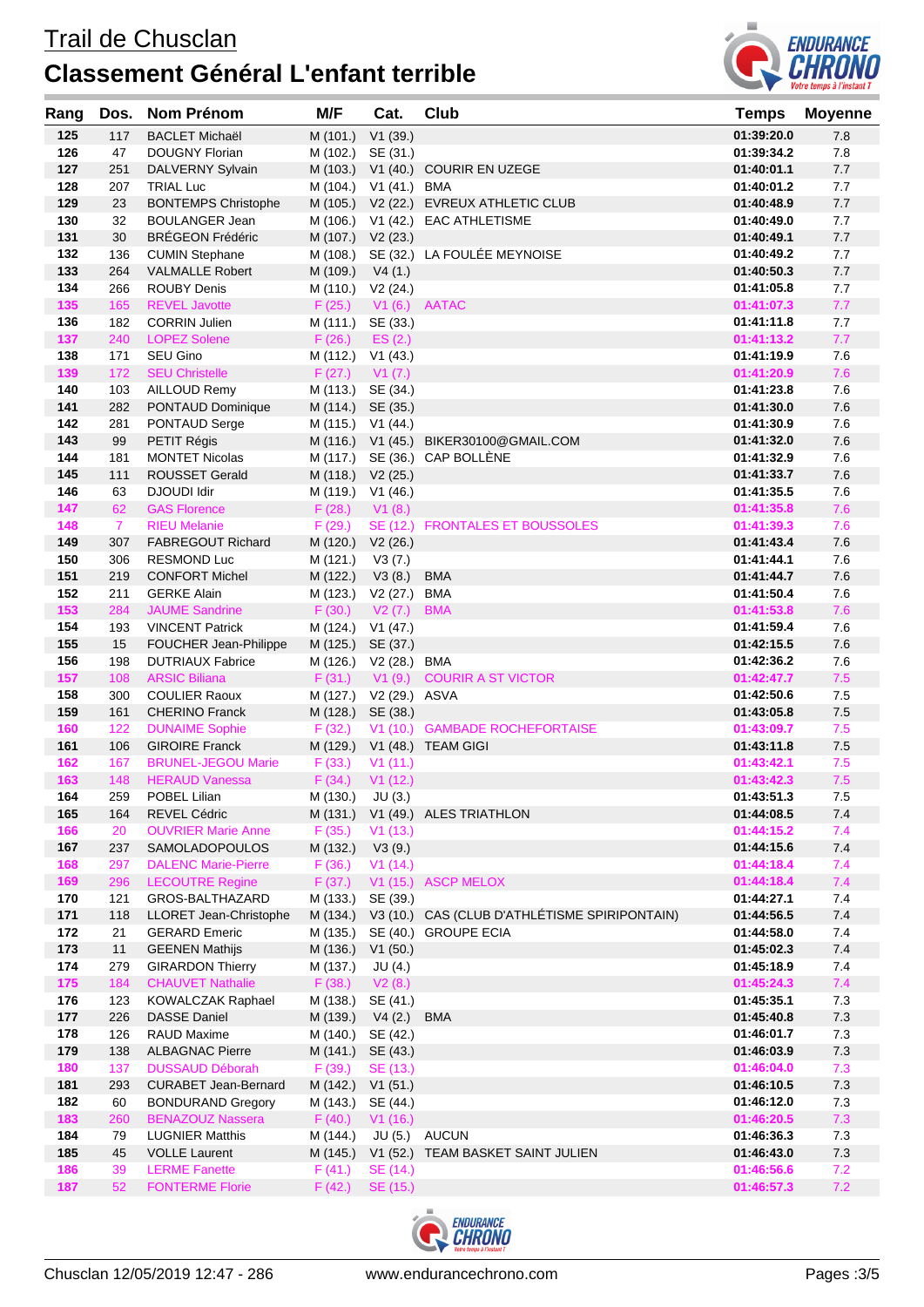## Trail de Chusclan **Classement Général L'enfant terrible**



| Rang | Dos.            | <b>Nom Prénom</b>                       | M/F                   | Cat.           | <b>Club</b>                                 | <b>Temps</b> | <b>Moyenne</b> |
|------|-----------------|-----------------------------------------|-----------------------|----------------|---------------------------------------------|--------------|----------------|
| 188  | 40              | <b>GUIHENEUF Elies</b>                  | M (146.)              | SE (45.)       |                                             | 01:46:57.4   | 7.2            |
| 189  | 187             | <b>CHIVALIER Herve</b>                  | M (147.)              | SE (46.)       |                                             | 01:47:19.8   | 7.2            |
| 190  | 190             | <b>HUET Sabine</b>                      | F(43.)                | SE (16.)       |                                             | 01:47:20.7   | 7.2            |
| 191  | 78              | <b>LUGNIER Philippe</b>                 | M (148.)              | V1(53.)        |                                             | 01:47:30.5   | $7.2\,$        |
| 192  | 17              | <b>BREQUE Corine</b>                    | F(44.)                | V2(9.)         |                                             | 01:47:31.4   | 7.2            |
| 193  | 16              | <b>JAUMES Eric</b>                      | M (149.)              | SE (47.)       |                                             | 01:48:17.5   | 7.2            |
| 194  | 177             | <b>AMAUDRIC Florence</b>                | F(45.)                | V2 (10.) CAS   |                                             | 01:48:21.6   | 7.1            |
| 195  | 254             | <b>CHANA Manon</b>                      | F(46.)                | SE (17.)       |                                             | 01:48:24.9   | 7.1            |
| 196  | 168             | <b>PIERINI Alexia</b>                   | F(47.)                |                | SE (18.) LES MOEURS                         | 01:48:25.0   | 7.1            |
| 197  | 163             | PASCAL Grégory                          | M (150.)              |                | SE (48.) TEAM PLANIOL                       | 01:48:27.8   | 7.1            |
| 198  | $\overline{2}$  | <b>SENE Matty</b>                       | F(48.)                |                | V1 (17.) MOLLETS PÉTILLANTS                 | 01:48:28.3   | 7.1            |
| 199  | 31              | <b>MERZOUGUI Boris</b>                  | M (151.)              |                | SE (49.) GROUPE ECIA                        | 01:48:32.0   | 7.1            |
| 200  | 241             | AMPHOUX Thomas                          | M (152.)              | JU (6.)        |                                             | 01:48:43.1   | 7.1            |
| 201  | 92              | <b>SAINT LEGER Elvine</b>               | F(49.)                | SE (19.)       |                                             | 01:48:46.0   | 7.1            |
| 202  | 288             | <b>RIBAULT Patrick</b>                  | M (153.)              | V3(11.)        |                                             | 01:49:25.0   | 7.1            |
| 203  | 25              | <b>DOUCHY Pierre</b>                    |                       |                | M (154.) V4 (3.) AC ST PALAIS SUR MER       | 01:49:56.2   | 7.0            |
| 204  | 200             | <b>BOUYER Aurelie</b>                   | F(50.)                | V1 (18.) BMA   |                                             | 01:50:03.9   | 7.0            |
| 205  | 105             | <b>COPPIN Francois</b>                  | M (155.)              | V3(12.)        |                                             | 01:50:04.9   | $7.0$          |
| 206  | 235             | <b>GAUTHIER Brigitte</b>                | F(51.)                | V1(19.)        |                                             | 01:50:15.0   | 7.0            |
| 207  | 14              | <b>PETIT Cécile</b>                     | F(52.)                | SE (20.)       |                                             | 01:50:15.6   | 7.0            |
| 208  | $6\phantom{1}$  | <b>LAPAUW Coralie</b>                   | F(53.)                | SE (21.)       |                                             | 01:50:17.2   | 7.0            |
| 209  | 50              | TOUCHE-FONTAINE Robin M (156.) SE (50.) |                       |                |                                             | 01:50:19.3   | $7.0$          |
| 210  | 93              | <b>MARTINEZ Pierre</b>                  | M (157.)              |                | V3 (13.) LES PATTES ACTIVES                 | 01:50:26.6   | $7.0$          |
| 211  | 287             | <b>SAINT-PERON Eric</b>                 | M (158.)              | V2(30.)        |                                             | 01:50:38.3   | $7.0$          |
| 212  | 140             | <b>ANDRE François</b>                   | M (159.)              | V3 (14.)       |                                             | 01:50:56.5   | $7.0$          |
| 213  | 98              | <b>PAZDZIOR Élodie</b>                  | F(54)                 |                | V1 (20.) LES FOULÉES SABRANAISES            | 01:51:01.9   | 7.0            |
| 214  | 141             | MAURICE Jean Luc                        | M (160.)              | V2 (31.) CAS   |                                             | 01:51:03.9   | 7.0            |
| 215  | 143             | <b>GUILHOT Martine</b>                  | F(55.)                | V2 (11.) CAS   |                                             | 01:52:17.7   | 6.9            |
| 216  | 110             | <b>GRAUGNARD Severine</b>               | F(56.)                | V1(21.)        |                                             | 01:52:17.8   | 6.9            |
| 217  | 68              | NAIMOND-ANTOLINOS                       | F(57.)                | SE (22.)       |                                             | 01:52:43.4   | 6.9            |
| 218  | 55              | <b>AUTERNAUD Stéphane</b>               | M (161.)              | V1 (54.)       |                                             | 01:52:51.3   | 6.9            |
| 219  | 139             | <b>ANDRE Bérengère</b>                  | F(58.)                |                | SE (23.) BARAGNAS RAID TEAM                 | 01:53:01.8   | 6.9            |
| 220  | 174             | <b>BOULARD Mylène</b>                   | F(59.)                |                | SE (24.) HAPPY RUNNING CREW                 | 01:53:02.1   | 6.9            |
| 221  | 116             | <b>GRACIA Guilhem</b>                   | M (162.)              | SE (51.) RCBM  |                                             | 01:53:07.9   | 6.8            |
| 222  | 201             | <b>BESOMBE Marie Paule</b>              | F(60.)                | V2 (12.) BMA   |                                             | 01:53:14.4   | 6.8            |
| 223  | 94              | <b>CASTANO Aurore</b>                   | F(61.)                | V1 (22.) AATAC |                                             | 01:53:22.9   | 6.8            |
| 224  | 84              | <b>ZAMBONI Frédérique</b>               | F(62.)                | V2(13.)        |                                             | 01:53:26.5   | 6.8            |
| 225  | 19              | <b>JAUME Elodie</b>                     | F(63.)                | SE (25.)       |                                             | 01:53:37.8   | 6.8            |
| 226  | 74              | <b>VEYSSET Mathilde</b>                 | F(64.)                | SE (26.)       |                                             | 01:53:43.9   | 6.8            |
| 227  | 186             | <b>DUFAY Julien</b>                     | M (163.) SE (52.)     |                |                                             | 01:54:05.6   | 6.8            |
| 228  | 230             | <b>BROUZES Muriel</b>                   | F(65.)                | V1 (23.) BMA   |                                             | 01:54:25.5   | 6.8            |
| 229  | 255             | <b>ECHAITI Nahel</b>                    | M (164.)              | ES (4.)        |                                             | 01:54:43.2   | $6.7\,$        |
| 230  | 310             | <b>HOSTIN Xavier</b>                    | M (165.)              | V2(32.)        |                                             | 01:55:18.0   | 6.7            |
| 231  | 213             | <b>PINCON Patricia</b>                  | F(66.)                | V3(2.)         | <b>BMA</b>                                  | 01:55:52.6   | 6.7            |
| 232  | 8               | <b>DUPLAN Laetitia</b>                  | F(67.)                | V1(24.)        |                                             | 01:56:04.7   | 6.7            |
| 233  | 149             | <b>SERRE Robert</b>                     | M (166.)              |                | V2 (33.) COURIR A MORIERES                  | 01:56:05.7   | 6.7            |
| 234  | 29              | <b>LÉON Magali</b>                      | F(68.)                |                | SE (27.) #TEAMBOUCAN                        | 01:56:14.6   | 6.7            |
| 235  | 36              | <b>MARTIN Laurent</b>                   | M (167.)              | V1 (55.) FARZY |                                             | 01:56:30.9   | 6.6            |
| 236  | 130             | <b>PAGES Stephane</b>                   | M (168.)              |                | V1 (56.) ASCP MELOX                         | 01:56:53.5   | 6.6            |
| 237  | 179             | <b>NOIREZ Gilles</b>                    | M (169.)              |                | V2 (34.) ASCP MELOX                         | 01:56:53.6   | $6.6\,$        |
| 238  | 265             | <b>DETRE Severin</b>                    | M (170.)              |                | V1 (57.) ASCP MELOX                         | 01:56:53.7   | $6.6\,$        |
| 239  | 202             | <b>RANVIER Sylvie</b>                   | F(69.)                | V2 (14.) BMA   |                                             | 01:56:54.2   | 6.6            |
| 240  | 205             | <b>STUDLER Christian</b>                | M (171.) V2 (35.) BMA |                |                                             | 01:56:54.3   | $6.6\,$        |
| 241  | 272             | DELAZUBERTORIEZ                         |                       |                | M (172.) V2 (36.) LES 1000 PATTES DU PONTET | 01:56:57.7   | 6.6            |
| 242  | 225             | <b>DANTINE Philippe</b>                 | M (173.)              | V2 (37.) BMA   |                                             | 01:57:18.2   | 6.6            |
| 243  | 82              | <b>PELLETIER Brice</b>                  | M (174.)              | V1(58.)        |                                             | 01:57:31.2   | 6.6            |
| 244  | $\mathbf{1}$    | <b>LIPPI GRACIA Laetitia</b>            | F(70.)                |                | V1 (25.) LES PATTES ACTIVES                 | 01:58:02.7   | 6.6            |
| 245  | 217             | <b>BAVOILLOT Sylvie</b>                 | F(71.)                | V1 (26.) BMA   |                                             | 01:58:05.1   | 6.6            |
| 246  | 37              | <b>MARTIN-THÉZÉ Gaelle</b>              | F(72.)                | V1 (27.) FARZY |                                             | 01:58:16.1   | 6.5            |
| 247  | 135             | <b>BECLE Bruno</b>                      | M (175.)              | V2(38.)        |                                             | 01:58:21.2   | $6.5\,$        |
| 248  | $5\phantom{.0}$ | <b>LAPAUW Yannick</b>                   | M (176.)              |                | V2 (39.) TEAM SEA AUBENAS                   | 01:58:30.1   | 6.5            |
| 249  | 33              | <b>DHOURY François</b>                  | M (177.)              | V2(40.)        |                                             | 01:58:47.6   | 6.5            |
| 250  | 97              | <b>THIBAULT Agnes</b>                   | F(73.)                | V1(28.)        |                                             | 01:59:17.8   | 6.5            |